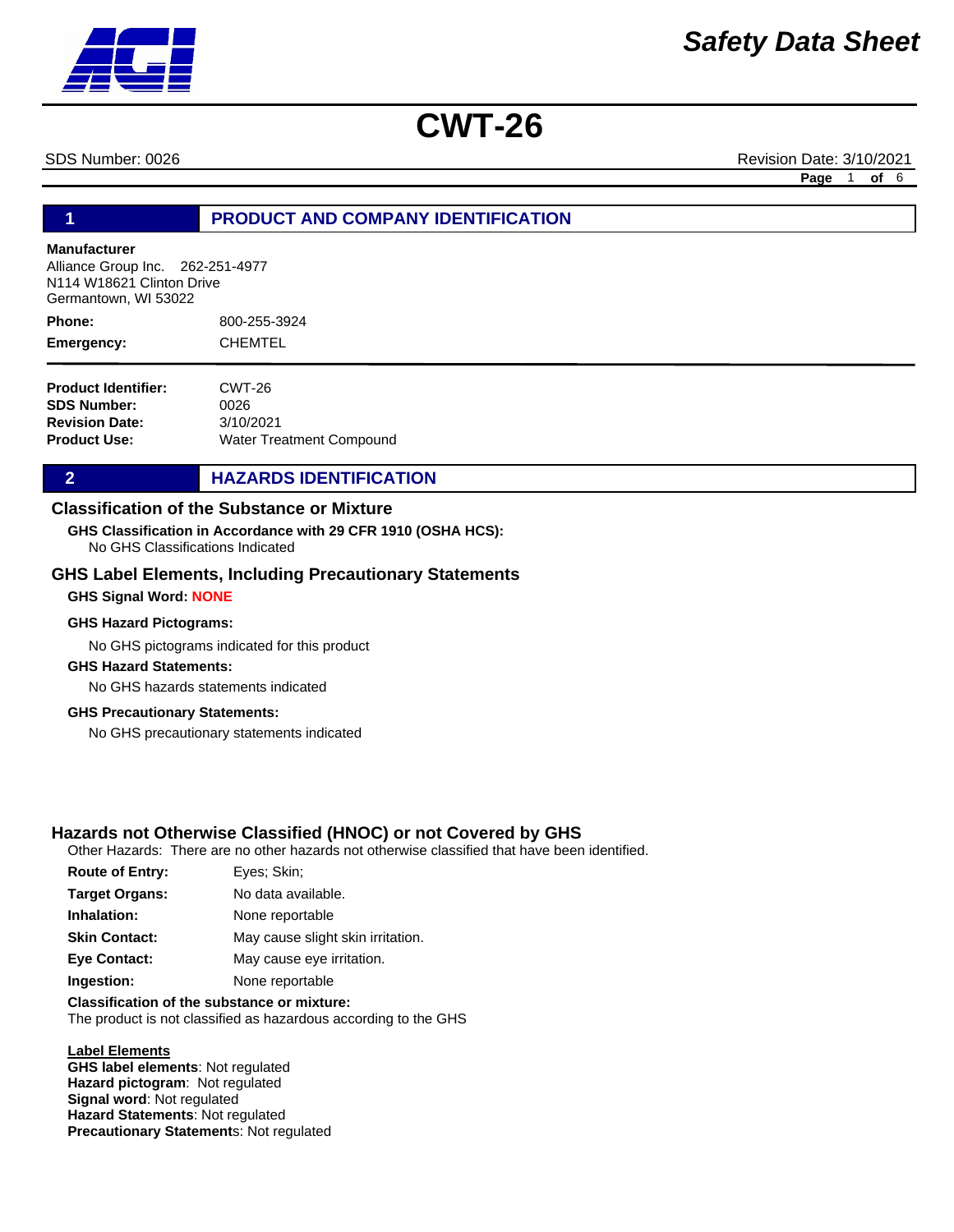SDS Number: 0026 Revision Date: 3/10/2021 **Page** 2 **of** 6

**HMIS III:** Health = 1, Fire = 0, Physical Hazard = 0



### **3 COMPOSITION/INFORMATION OF INGREDIENTS**

**Chemical Characterization: Mixtures** 

**Components:** None in reportable quantities

# **4 FIRST AID MEASURES**

**Inhalation:** Move victim to fresh air. Obtain medical attention if complaints of irritation **Skin Contact:** Wash with soap and water. If skin irritation or rash occurs: Get medical attention

**Eye Contact:** Remove contact lenses if worn. Immediately flush eyes with large amounts of water for at least 15 minutes, lifting eyelids occasionally to facilitate irrigation. If symptoms persist, consult a doctor.

**Ingestion:** Rinse out mouth and drink large quantities of water. Do not induce vomiting. Immediately seek medical attention.

**Most important sumptoms and effect, both acute and delayed:**

Gastric or intestinal disorder when swallowed

**Indication of any immediate medical attention and special treatment:** No relevant information available

## **5 FIRE FIGHTING MEASURES**

| <b>Flammability:</b>       | This product is NOT flammable or combustible. |
|----------------------------|-----------------------------------------------|
| <b>Flash Point:</b>        | No data available.                            |
| <b>Flash Point Method:</b> | No data available.                            |
| <b>Burning Rate:</b>       | No data available.                            |
| <b>Autoignition Temp:</b>  | No data available.                            |
| LEL:                       | No data available.                            |
| UEL:                       | No data available.                            |

Fire Fighting Methods

Evacuate area of unprotected personal. Wear protective clothing including NIOSH Approved self- contained breathing apparatus.

Use water spray to cool fire exposed containers and disperse vapors.

#### *Extinguishing Media*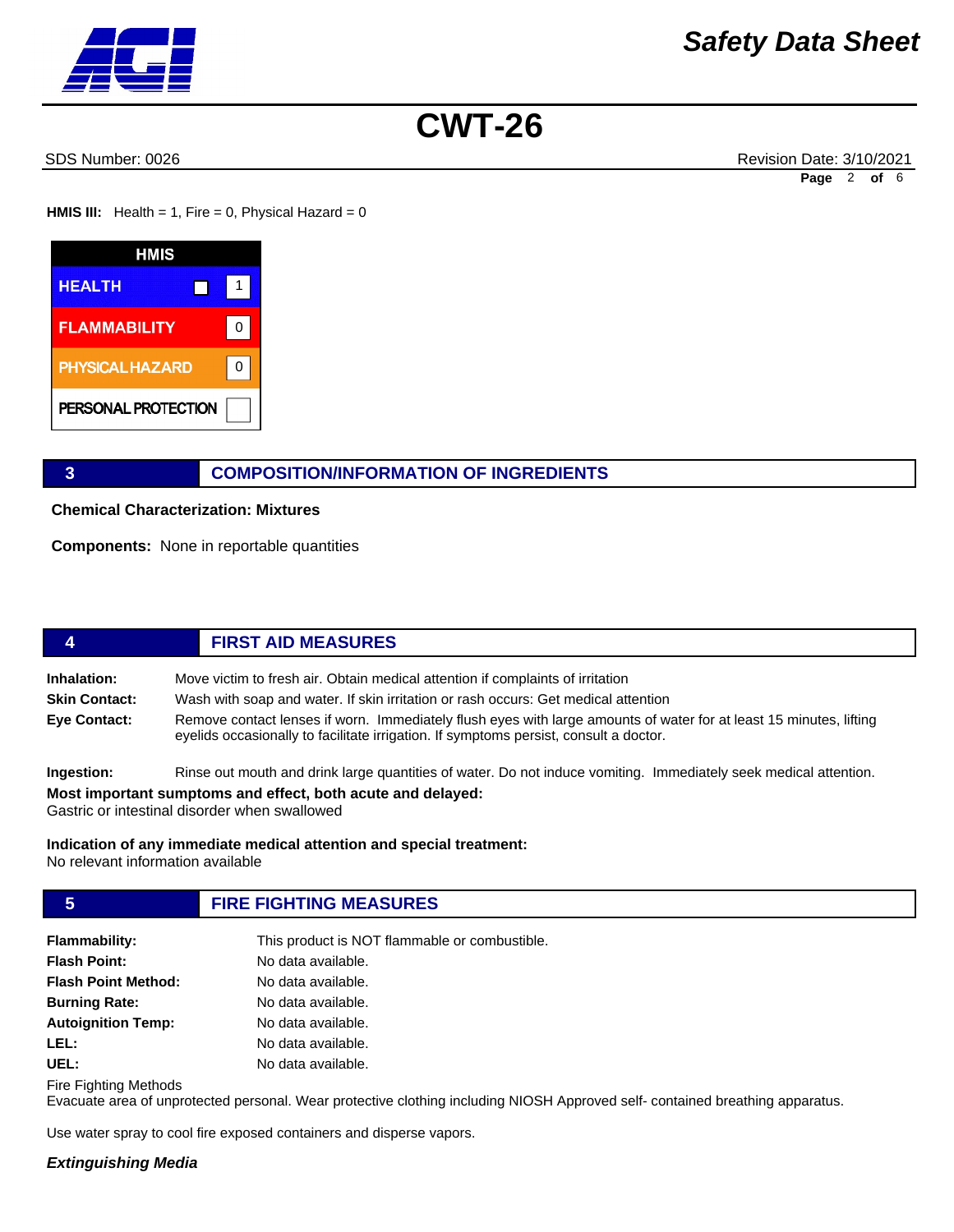# *Safety Data Sheet*



# **CWT-26**

SDS Number: 0026 Revision Date: 3/10/2021 **Page** 3 **of** 6

**Suitable:** Use extingushing measures that are appropriate to local circumstances and the surrounding environment.

Absorb liquid components with liquid-binding material

#### **Unsuitable fire extinguisher:** None

**Unusual Fire or Explosion Hazards:** No data available.

### **6 ACCIDENTAL RELEASE MEASURES**

#### **Personal Precautions**

Use personal protective equipment.. Ensure adequate ventilation.

#### **Environmental Precautions**

Prevent further leakage or spillage if safe to do so. Do not let undiluted products enter sewage drains or reach ground water.

#### **Spill**

Soak up with inert absorbent material and dispose of as hazardous waste. Keep in suitable, closed containers for disposal.

|                                                              | <b>HANDLING AND STORAGE</b>                                                                                                                                                                           |
|--------------------------------------------------------------|-------------------------------------------------------------------------------------------------------------------------------------------------------------------------------------------------------|
| <b>Handling Precautions:</b><br><b>Storage Requirements:</b> | Avoid contact with eyes, skin, or clothing. Wash thoroughly after handling.<br>Keep container tighly closed in a dry and well ventilated area. Do not store in unlabeled or mislabeled<br>containers. |

#### **8 EXPOSURE CONTROLS/PERSONAL PROTECTION**

| <b>Engineering Controls:</b>             | No relevant information available                                                                                                                                                                                                                                                         |
|------------------------------------------|-------------------------------------------------------------------------------------------------------------------------------------------------------------------------------------------------------------------------------------------------------------------------------------------|
| <b>Personal Protective</b><br>Equipment: | <b>Hygiene Measures:</b><br>Handle in accordance with good industrial hygiene and safety practice. Wash hands before breaks and<br>at the end of workday.<br>Keep away from foodstuffs, beverages, and feed.<br>Respiratory:<br>No personal respiratory protective equipment is required. |
|                                          | Eyes and Face:<br>Wear chemical safety goggles/ glasses while handling this product.<br>Skin:<br>Gloves are advised for repeated or prolonged contact<br>Wear protective gloves to handle contents of damaged or leaking units.                                                           |

This product does not contain any relevant quantities of materials with critical values that have to be monitored at the workplace.

Limitation and supervision into the environment: No special requirements Risk management measures: No special requirements

#### **9 PHYSICAL AND CHEMICAL PROPERTIES**

Appearance: Clear. Colorless **Physical State: Odor: Odor Threshold: Molecular Formula: Particle Size: Solubility:**

Liquid Odorless. No data available. No data available.

No data available.

Fully miscible.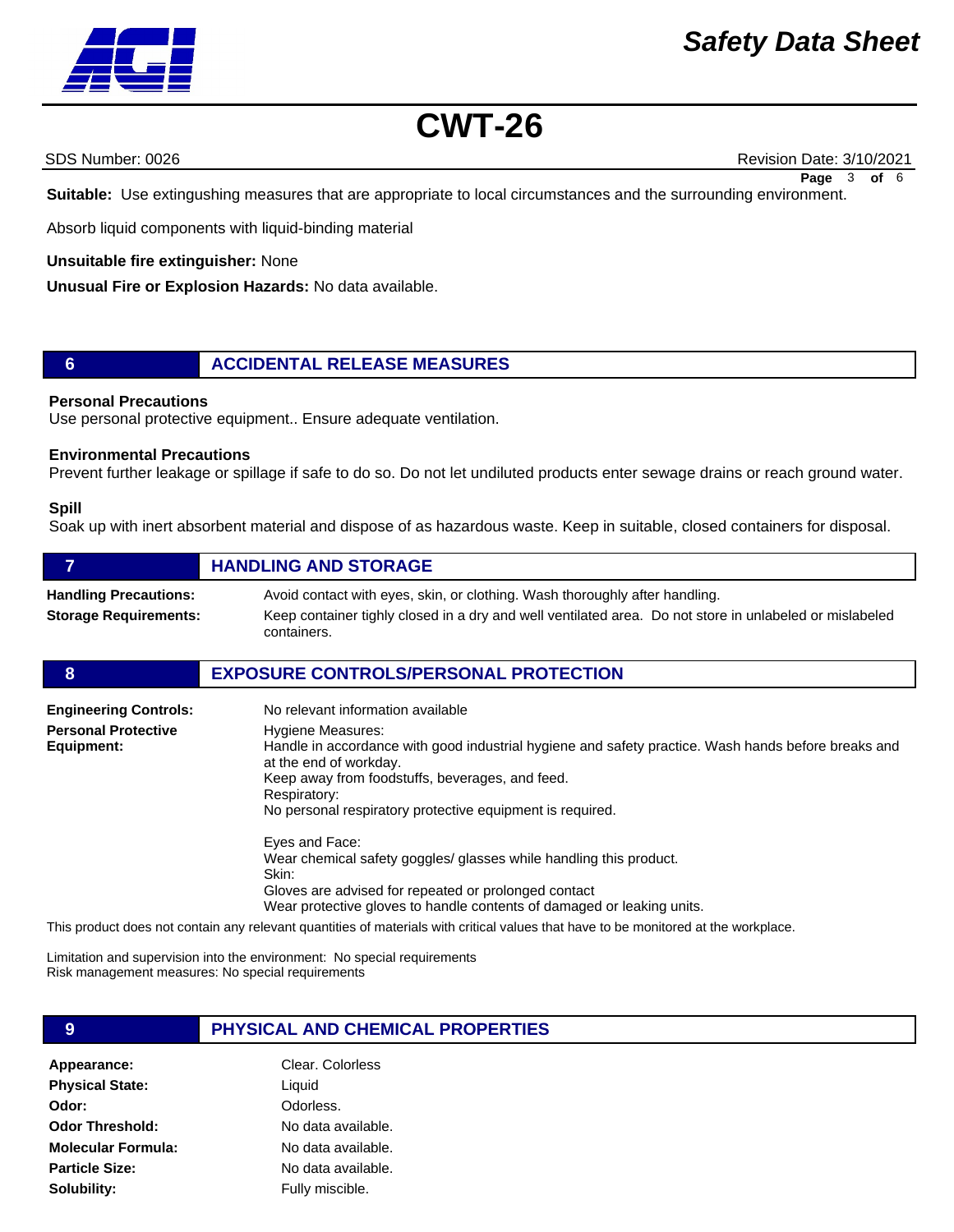

#### SDS Number: 0026 Revision Date: 3/10/2021

|                                       |                    | Page | 4 | of 6 |  |
|---------------------------------------|--------------------|------|---|------|--|
| <b>Spec Grav./Density:</b>            | 1.00-1.10          |      |   |      |  |
| <b>Softening Point:</b>               | No data available. |      |   |      |  |
| <b>Viscosity:</b>                     | No data available. |      |   |      |  |
| <b>Percent Volatile:</b>              | No data available. |      |   |      |  |
| <b>Saturated Vapor Concentration:</b> | No data available. |      |   |      |  |
| <b>Heat Value:</b>                    | No data available. |      |   |      |  |
| <b>Boiling Point:</b>                 | > 212 °F           |      |   |      |  |
| <b>Freezing/Melting Pt.:</b>          | $32^{\circ}F$      |      |   |      |  |
| <b>Flammability:</b>                  | No data available. |      |   |      |  |
| <b>Flash Point:</b>                   | No data available. |      |   |      |  |
| <b>Partition Coefficient:</b>         | No data available. |      |   |      |  |
| Octanol:                              | No data available. |      |   |      |  |
| <b>Vapor Pressure:</b>                | No data available. |      |   |      |  |
| <b>Vapor Density:</b>                 | No data available. |      |   |      |  |
| pH:                                   | $3.5 - 4.0$        |      |   |      |  |
| VOC:                                  | No data available. |      |   |      |  |
| Evap. Rate:                           | No data available. |      |   |      |  |
| <b>Bulk Density:</b>                  | No data available. |      |   |      |  |
| <b>Molecular weight:</b>              | No data available. |      |   |      |  |
| <b>Auto-Ignition Temp:</b>            | No data available. |      |   |      |  |

Lower Explosion Limits: No data available. Upper Explosion Limits: No data available.

#### **10 STABILITY AND REACTIVITY**

No data available. No data available.

| <b>Reactivity:</b>               | No relevant data available.                                                                     |
|----------------------------------|-------------------------------------------------------------------------------------------------|
| <b>Chemical Stability:</b>       | Product is stable under normal temperatures and pressures.                                      |
| <b>Conditions to Avoid:</b>      | No data available.                                                                              |
| <b>Materials to Avoid:</b>       | Reacts with strong oxidizers and strong alkali materials                                        |
| <b>Hazardous Decomposition:</b>  | Possible in traces.<br>No thermal decomposition if used and stored according to specifications. |
| <b>Hazardous Polymerization:</b> | Will not occur under normal conditions.                                                         |

**Decomp Temp: UFL/LFL:**

**11 TOXICOLOGICAL INFORMATION**

#### **Toxicity Data:**

**ATE (Acute Toxicity Estimate)** Oral (LD50): > 5000 mg/kg (rat)

**EYE:** Causes eye irritation. May cause: blurred vision, redness, pain.

**DERMAL:** Causes mild skin irritation. Repeated exposure to dilute solutions may cause irritation, redness, pain and drying and cracking of the skin.

#### **INHALATION:** No data available

**ORAL**: May be harmful if swallowed. Oral LD50 - Rat: 2100mg/kg

**Carcinogenicity:** No component of this product present at levels greater than or equal to 0.1% is identified as probable, possible or confirmed human carcinogen by IARC, ACGIH, NTP, or OSHA.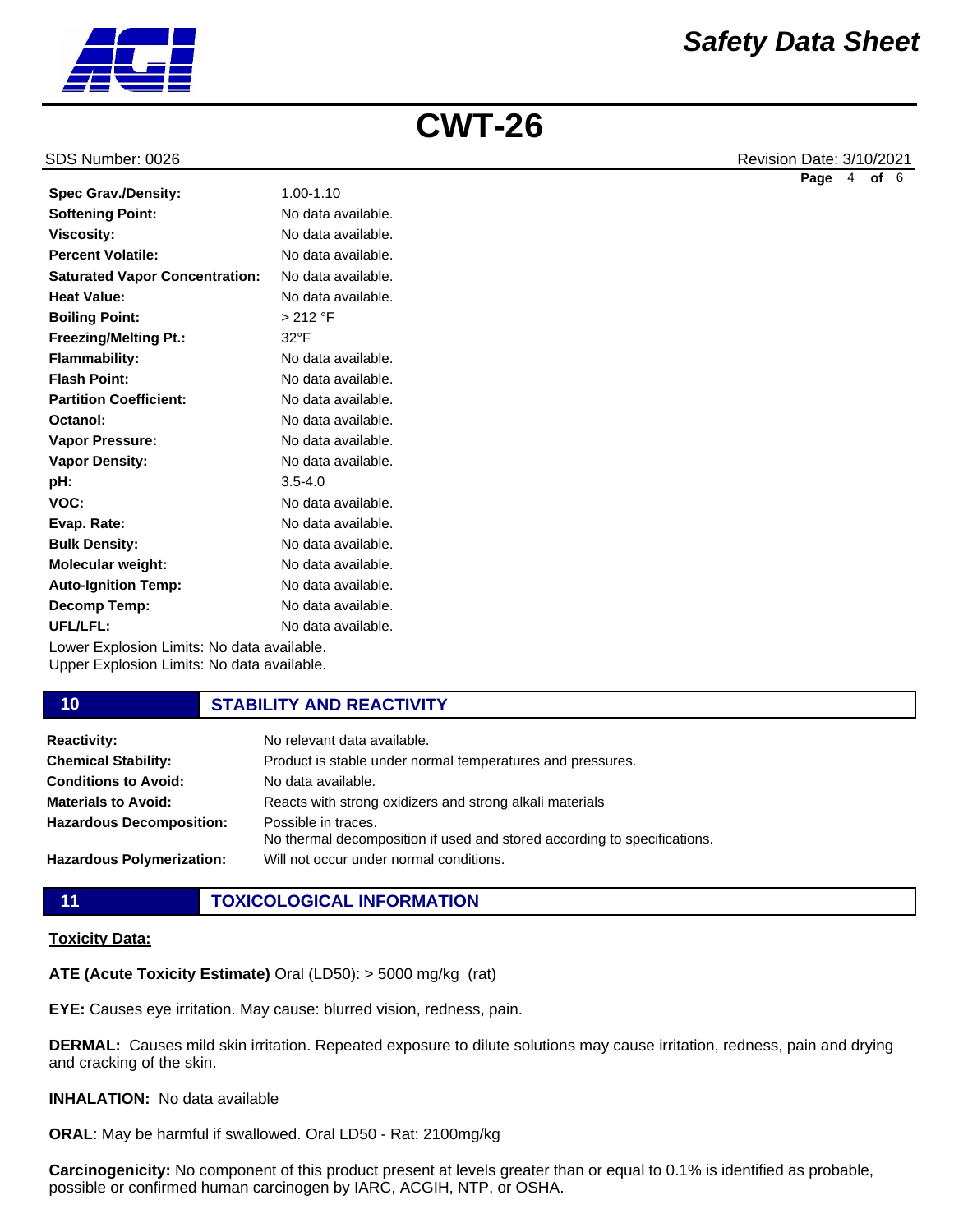SDS Number: 0026 Revision Date: 3/10/2021 **Page** 5 **of** 6

| Mutagenicity:   | No data available |
|-----------------|-------------------|
| Teratogenicity: | No data available |

**Probable routes of exposure:** Ingestion, Eye contact, Skin contact

### **12 ECOLOGICAL INFORMATION**

#### **TOXICITY**

**Mobility in Soil:** No relevant information available **Persistence and degradability:** No relevant information available **Bioaccumulative Potential:** No relevant information available **Aquatic toxicity :** No relevant information available

#### **Additional Ecological Information:**

It is determined that the products are not classifiable as environmentally hazardous based on the bridging principles for classification of mixtures as provided in the GHS regulations.

## **13 DISPOSAL CONSIDERATIONS**

The user of this material has the responsibility to dispose of unused material, residues, and containers in accordance with local, state, and federal regulations. Since emptied containers retain product residue, follow label warnings even after container is emptied.

Recommended cleansing agent: Water, if necessary with cleansing agents.

This material is not listed as a hazardous waste if and when it is discarded.

### **14 TRANSPORT INFORMATION**

Not DOT regulated as a hazardous product.

# **15 REGULATORY INFORMATION**

This product does not contain chemicals known to the State of California to cause cancer, birth defects, or other reproductive harm.

## **FEDERAL REGULATIONS**

TSCA Inventory Status: All components of this product are listed as "Active" on the Toxic Substances Control Act (TSCA) 8 (b) Inventory.

CERCLA / SARA Emergency Reporting: A spill or release of this material may trigger the emergency release reporting requirements under CERCLA (40 CFR Part 300) and/or SARA Title III (40 CFR Part 355). State or local reporting requirements may differ from federal requirements.

# **This product does not require reporting.**

SARA Title III Section 313: **This product does not require reporting**.